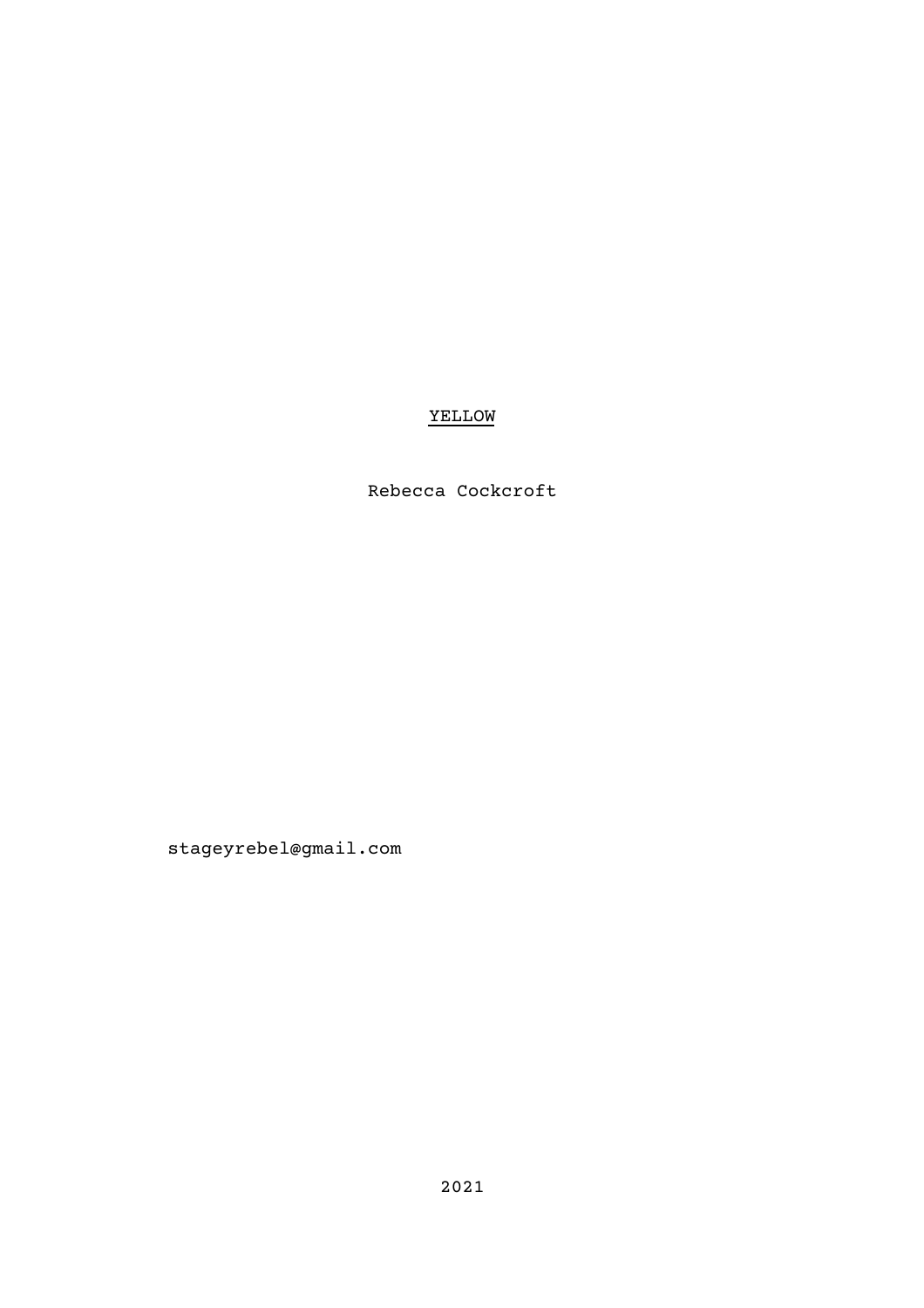FADE IN

1. EXT. WOODLANDS - NIGHT

FIRST PERSON PERSPECTIVE: It is almost pitch black, there is the faintest hint of the trees reaching upwards, as we move along quickly through them. The crunch of feet on grass and twigs. Heavy breaths, we're running.

SILENCE

We keep moving on, faster and faster.

Then it stops. The breathing returns, but everything else is still.

We turn 360, and a yellow light beams through the trees, almost blinding, until it fades enough to make out the details in the branches. Then a silhouette, a tall slightly un-human frame walks towards us.

We turn, we're running again, the trees highlighted now by the garish yellow light from behind. Footsteps heavy breaths.

But now the world around us slows, the steps are just as fast but it's almost like the ground is a treadmill. We look down to see our feet, in yellow trainers, moving ineffectually across the gravel.

A glance behind, the shadow is closer now and gaining.

We try again, but fall forwards...

2. INT. A BALLROOM IN A MANOR HOUSE - DAY

... Onto a black and white tiled floor. We look up, and we are surrounded by 19th century DANCERS all wearing yellow ballgowns and jackets, swirling around faster and faster. Classical music plays out of key, keeping time with the dancers. We start to spin with them, the yellow outfits merging with the white of the walls until it just becomes a wall of colour.

Then it stops. Everything, abruptly haults. The dancers step back to form a clear route to the main doors. As they open, the yellow blinding light retuns, and then silhouette walks slowly into the room.

We struggle backwards - our heels scrambling to make get purchase on the slippy tiled floor.

The dancers staring down, with vacant expressions.

We are pulled to our feet - we look to the rescuer, a male dancer in a green suit, mouthes GO, and points to the large open patio doors to our right.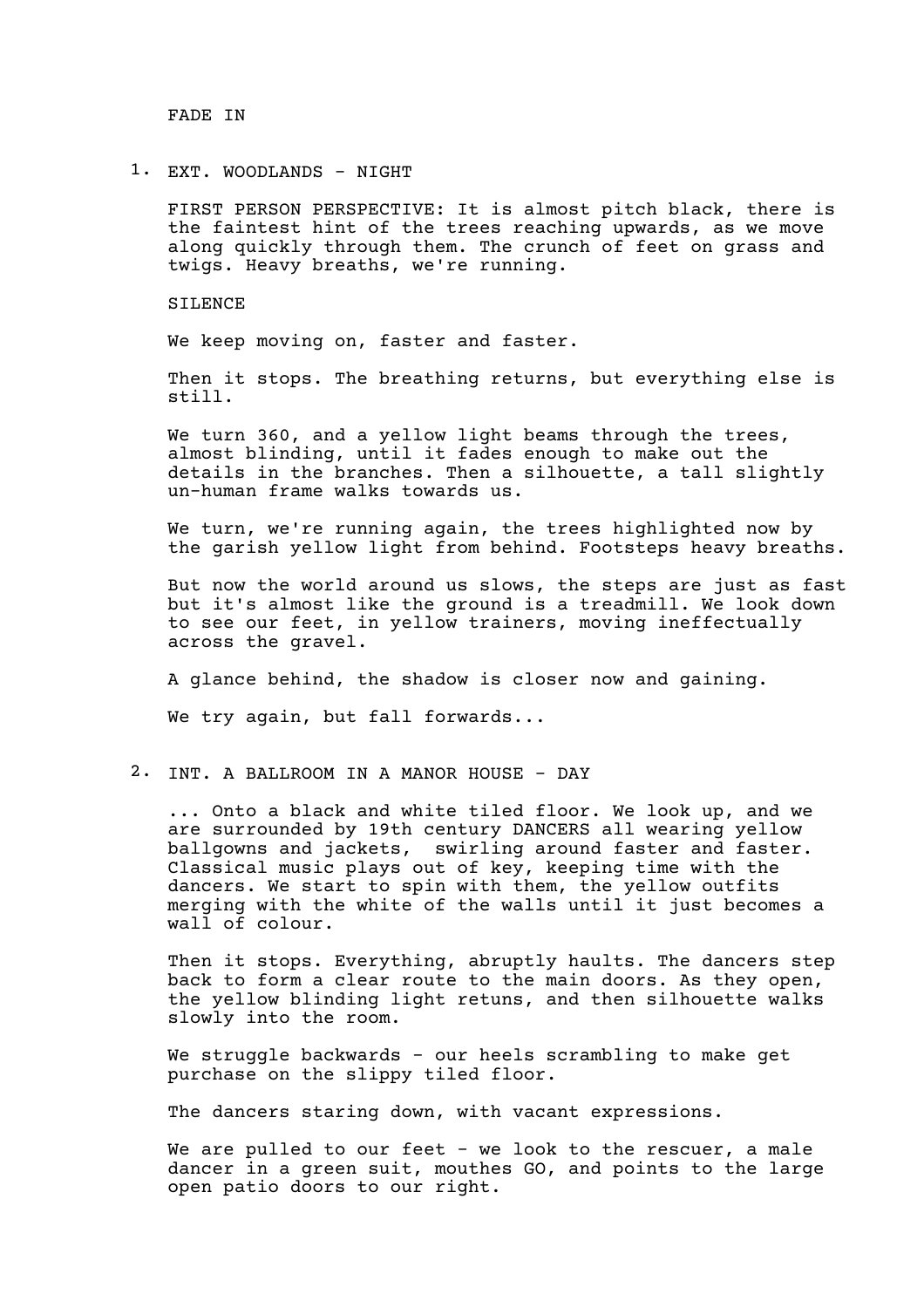The dancers make a hole and let you through.

The music begins again, a warped out of tune version, as we leave the ballroom and enter...

3. INT. AN ITALIAN RESTAURANT - EVENING

Every cliche of an Italian restaurant appears before us there are gangsters sat at tables, one threatens another with a gun until they catch our eye as we walk up a aisle between the tables and booths. They subtly point the gun towards us, but then something behind us catches their eye and they instead aim it at them. A yellow light engulfs them.

We begin to run, through the swinging doors...

4. INT. A CHILDREN'S BEDROOM IN THE 80S - NIGHT

And emerge from a wardrobe in our childhood bedroom, only nothing seems right. The toys are too big, too unfriendly, the bed feels too large. The yellow curtains billow as wind howls through the open window.

There's our MOTHER, a happy looking woman (30s), who bends down to us and picks us up gently. We move towards the window, the curtains engulfing us in yellow fabric. We look out of the window

5. EXT. THE STREET BELOW, SOMETIME IN THE 80S - SAME

Looking from the window above we see a tall man in shadow he closes a car door, and looks up to the window.

6. INT. A CHILDREN'S BEDROOM - SAME

Our mother pulls us back from the window, puts us down at her feet. She looks sad.

Sounds of the front door opening, and feet on the stairs.

MOTHER kisses us on the head, then climbs out of the window.

The door opens, the MAN from outside walks in, silhouetted from the yellowish hall light, but we can see his eyes share that glowing yellow hue.

We back up again, heels scrabbling at the carpeted floor.

MAN Hello little one. Don't you think it's time to stop running.

We have no choice, he approaches us faster now, still in shadow, the yellow light surrounding him.